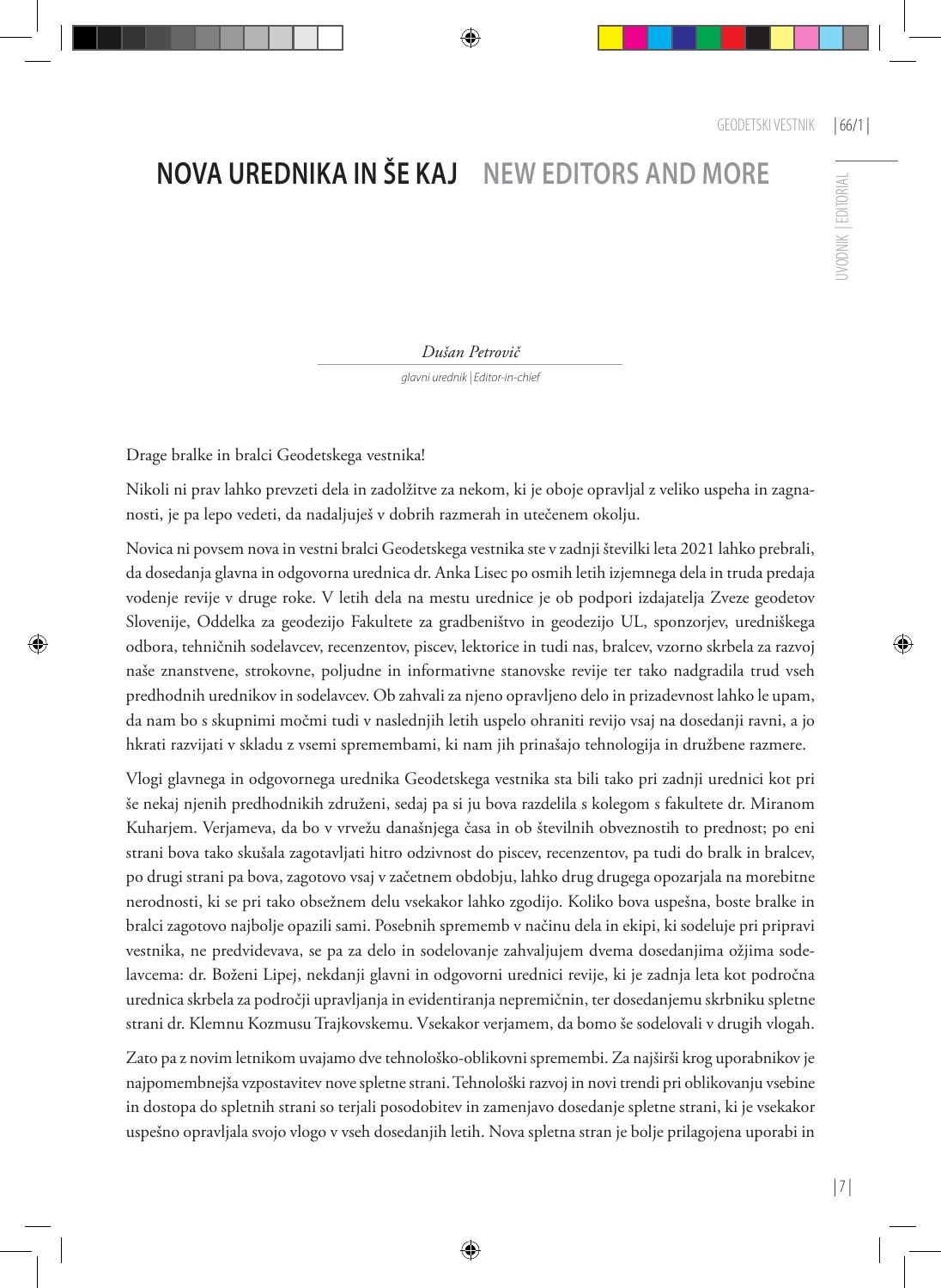branju na različnih napravah, od tabličnih računalnikov do prenosnih telefonov, vlogo dosedanjih dveh kazal v slovenskem in angleškem jeziku prevzema izbira jezika celotne strani, spremenjena je grafična podoba. Posebej nadgrajeno je iskanje prispevkov nekdanjih izdaj in letnikov, saj je kar za vse izdaje od leta 1953 naprej mogoče poizvedovanje po naslovih, avtorjih ali ključnih besedah namesto dosedanjega pregledovanja celotne številke, kar bo zagotovo zelo olajšalo iskanje arhivskih člankov in objav. Seveda bomo veseli vseh vaših odzivov, morebitnih predlogov za izboljšanja ali opozoril na morebitne napake, ki se pri prenosu velikega števila podatkov iz enega v drug sistem lahko tudi pripetijo. Druga sprememba, ki jo uvajamo, pa je skorajšnja vzpostavitev spletnega sistema za oddajanje, recenziranje in spremljanje prejetih znanstvenih člankov. S tem bomo predvsem olajšali delo avtorjem, urednikom in recenzentom, hkrati pa zmanjšali možnosti zamud ali izgub člankov pri posredovanju prek elektronske pošte. Za obe novosti je zaslužen dr. Robert Klinc s Fakultete za gradbeništvo in geodezijo UL.

Sicer pa boste v tej številki kot običajno lahko prebrali nekaj novih znanstvenih dognanj, spoznali nekaj novosti in zanimivosti iz stroke, dobili navdih za pregled ali branje knjige, morda pa nostalgično obudili spomin na nekdanji računski pripomoček. Ne spreglejte najave letošnjega jubilejnega Geodetskega dneva in še kakšne druge novice.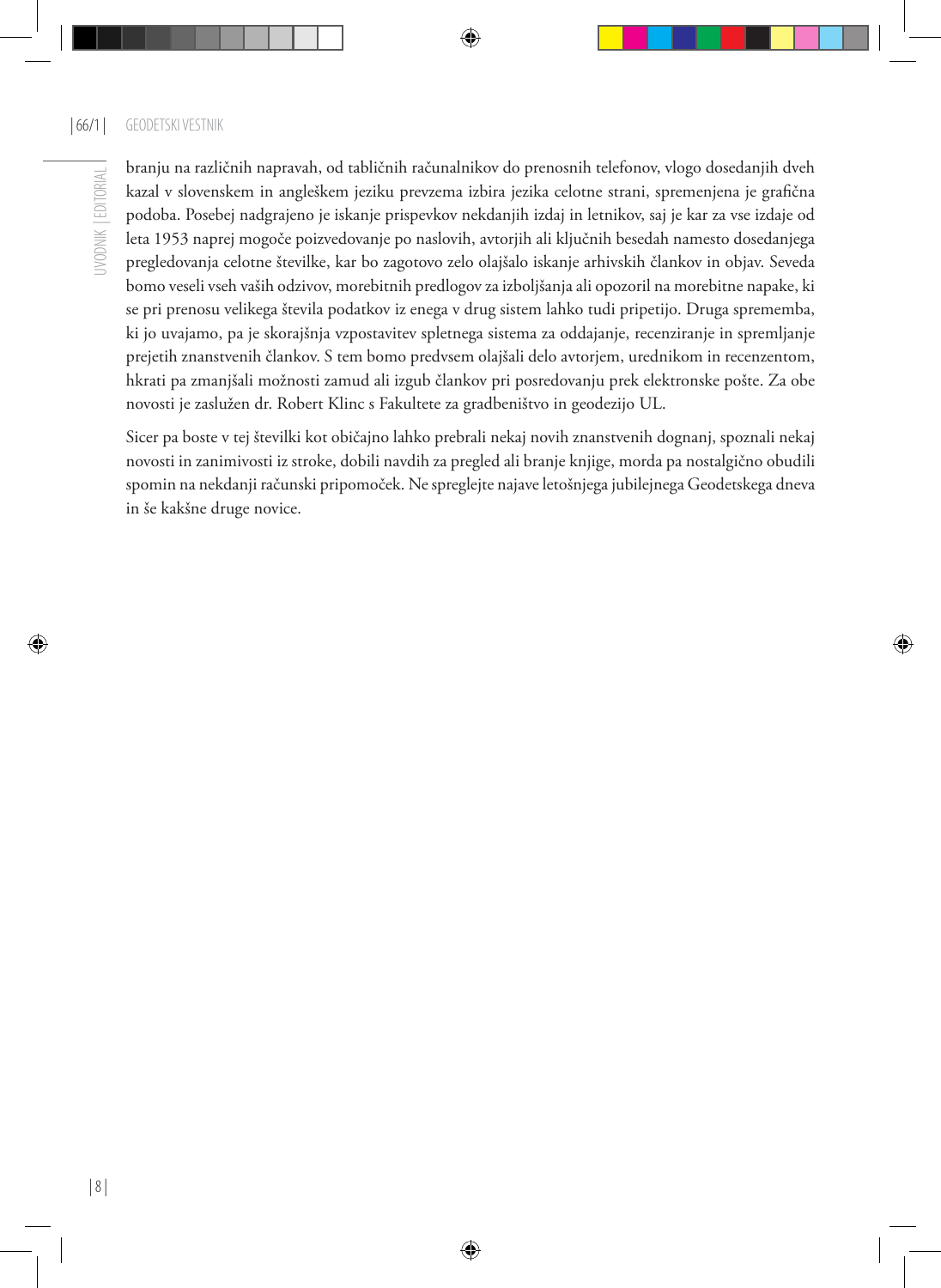Dear Readers of Geodetski vestnik,

It is not an easy task to take on the duties and responsibilities of a person who was so successful in their endeavours; nevertheless, it is a relief to know that favourable working conditions have been established and things run smoothly.

The news is not entirely new, and avid readers of Geodetski vestnik could notice in the last 2021 issue that, after eight years of exceptional and hard work, the preceding editor-in-chief, Anka Lisec, PhD, was resigning from her position. Through all these years and with the support of the publisher, the Association of Surveyors of Slovenia, the Department of Geodetic Engineering at the Faculty of Civil and Geodetic Engineering of University of Ljubljana, sponsors, the editorial board, technical staff, peer reviewers, authors, language editors and also us, the readers, she has maintained a high standard in the development of our scientific and professional journal, together with its popular and informative pieces. Thus, she honoured the achievements of her predecessors, editors and members of editorial team alike. I would like to thank her for all the work she did, and I can only hope we are able to maintain the quality of the journal with joint efforts in the coming years. At the same time, we aim to pursue the course open to numerous changes resulting from developments in technology and society.

Thus far, the roles of the chief and executive editors have been merged, but they will be split between my colleague from the Faculty, Miran Kuhar, PhD., and I. We see this as an advantage given the frantic times and numerous other responsibilities. On the one hand, we will be able to provide a quick response to authors, peer reviewers and readers; on the other, we will be able to, at least during the initial period, catch one another's mistakes, which may easily occur with all the complexity that editorial work involves. And it is you, dear readers, who will be the best judges of our success. No radical changes in the way work for the journal is done are envisaged; we would like to thank two members of the editorial team for the parts they have played: these are Božena Lipej, PhD., former editor-in-chief of the journal, who recently has worked as the \$eld editor for Real Estate Management and Recording, and to Klemen Kozmus Trajkovski, who has worked as website administrator. I do not doubt we will cross paths in some other duties again.

Notwithstanding, two technological and design changes are being introduced in this year's volume. More important for the wider public is the development of a new website. Technological developments and recent trends in the design and access to web content call for the modernisation and replacement of the present website, which has undoubtedly been serving its purpose well in all these past years. The new website is better adapted to use on different devices, ranging from tablets to smartphones; in addition, the two separate list of contents in Slovene and English have been replaced by two language variants of the entire page. Graphic design has also been changed. The most important improvement is the enhanced search for the articles in the archive, including all the issues and volumes from 1953 to the present. Now it is possible to filter the search according to titles, authors, or keywords instead of searching issue by issue. This will definitely enhance the user experience. We would definitely be glad to receive your comments, suggestions for improvements, or corrections, as mistakes are bound to occur when a large amount of data is being transferred from one system to another.

The second change will be implementation of an on-line editorial system for the submission, reviewing,